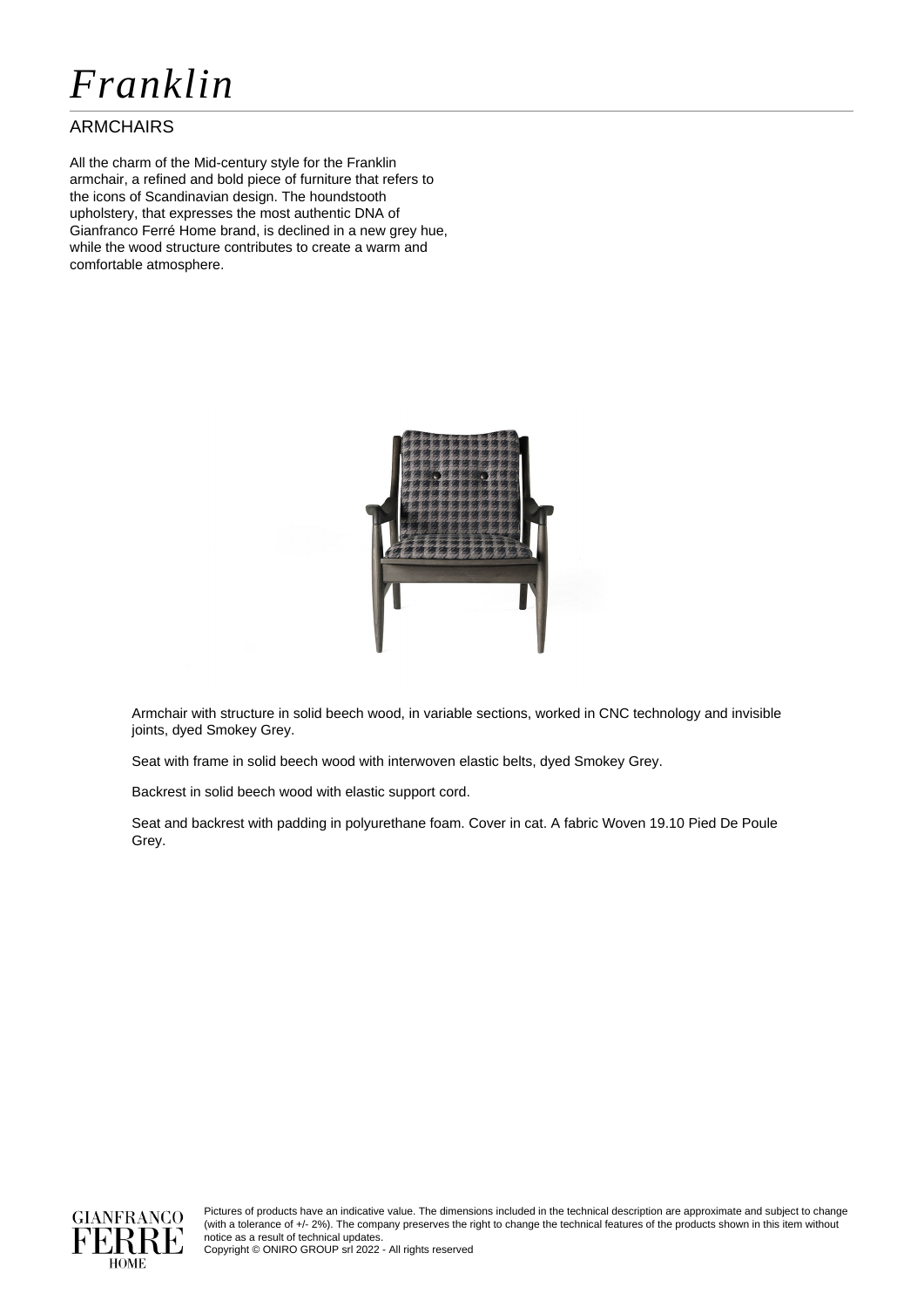# *Franklin Dimensions*

### ARMCHAIRS

Armchair with structure in solid beech wood, in variable sections, worked with CNC technology and invisible joints, dyed in the finishings from Gianfranco Ferré Home Collection.

Seat frame in solid beech wood with interwoven elastic belts, dyed in the finishings from Gianfranco Ferré Home Collection.

Backrest in solid beech wood with elastic support cord.

Seat and backrest with padding in polyurethane foam, covered in fabric/leather from Gianfranco Ferré Home Collection.



Armchair

**Standard features**

L 67 D 78 H 74 cm L 26.38 D 30.71 H 29.13 in



Pictures of products have an indicative value. The dimensions included in the technical description are approximate and subject to change (with a tolerance of +/- 2%). The company preserves the right to change the technical features of the products shown in this item without notice as a result of technical updates.